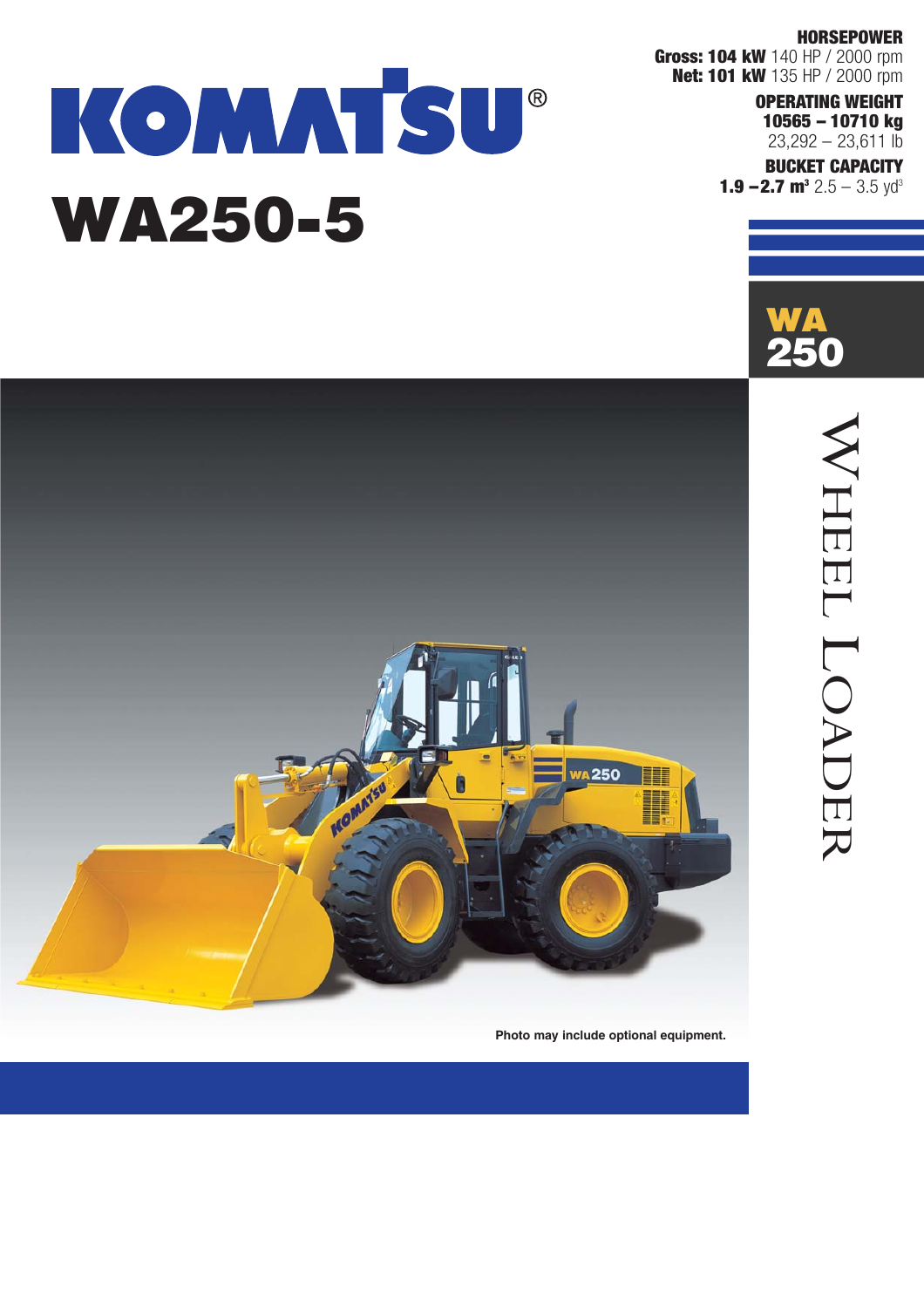**W HEEL L OADER** WA250-5

# **WALK-AROUND**

# *Komatsu-integrated*

**design** offers the best value, reliability, and versatility. Hydraulics, powertrain, frame, and all other major components are engineered by Komatsu. You get a machine whose components are designed to work together for higher production, greater reliability, and more versatility.

*Reduced operator noise*  to 70 dB(A)

*Expanded main monitor*  and troubleshooting display

*Larger cab layout* 

#### *Tiltable steering column*

*Easy-to-operate loader control mono-lever*  using Pressure Proportional Control (PPC)



*Maintenance-free* fully hydraulic wet multiple-disc service and parking brakes

*Electronically controlled Hydrostatic Transmission (HST)* with variable shift control system

*Traction control system*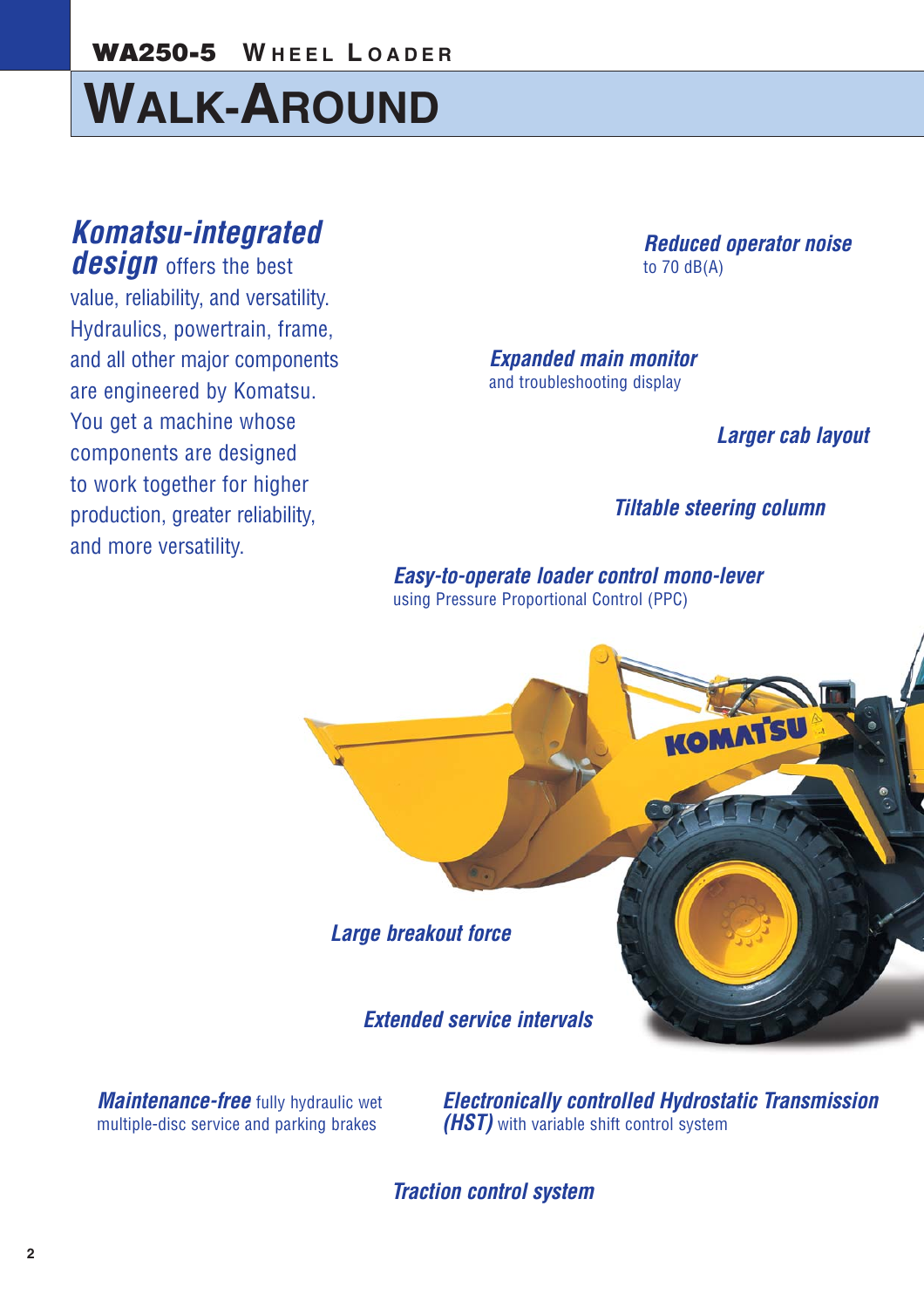### WA250-5

#### **WHEEL LOADER**

**HORSEPOWER Gross: 104 kW** 140 HP / 2000 rpm **Net: 101 kW** 135 HP / 2000 rpm

**OPERATING WEIGHT**

**10565 – 10710 kg**  23,292 – 23,611 lb

**BUCKET CAPACITY**  $1.9 - 2.7$  m<sup>3</sup>  $2.5 - 3.5$  yd<sup>3</sup>



Powerful and low emission Komatsu SAA6D102E-2 *emissionized engine*

 $\bullet$ 

*Full side opening*  gull-wing engine doors

**WA250** 

*Radial sealed* air cleaner

> *Swing-out hydraulic radiator fan*

> > *Side-by-side type coolers* for easy access and cleaning

> > > *Overrun protection system*

*Ground level servicing* and fluid checks

*Extremely low fuel consumption*

*Flat face "O-ring" hydraulic seals* for extended life

*Staircase-type steps* with large rear-hinged doors

*Sealed connectors*

**Photos may include optional equipment.**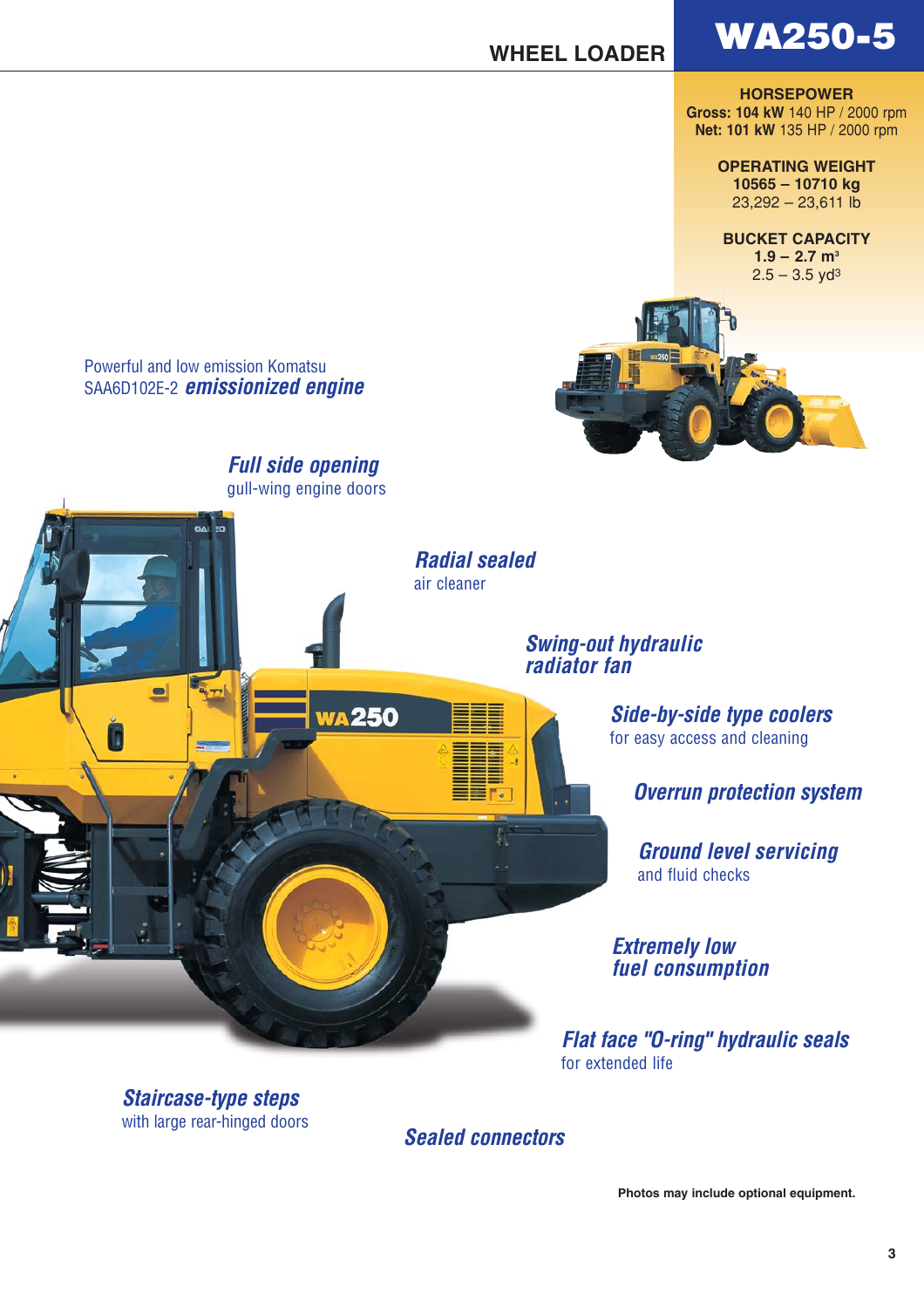# **PRODUCTIVITY FEATURES**

### High Productivity and Low Fuel Consumption

#### **Powerful and Low Emission Engine**

A powerful SAA6D102E-2 turbocharged air-to-air aftercooled diesel engine provides an output of **101 kW** 135 HP for the WA250-5. This engine is U.S. EPA Tier 2 and EU Stage 2 emissions certified.

#### **Low Fuel Consumption**

The fuel consumption is reduced up to 15%\* due to the hightorque engine and HST with maximum efficiency in the lowspeed range.

\*V-shape loading (25 sec. cycle time)

#### **Electronically-controlled HST Using a 1-pump, 2-motor System**

- The 1-pump, 2-motor system allows for high-efficiency and high tractive effort. Engine power is transmitted hydraulically to a transfer case, then manually out to the differentials and out to the four driving wheels.
- HST provides quick travel response and aggressive drive into the pile. The variable displacement system automatically adjusts to the tractive effort demand to provide maximum power and efficiency.
- Full auto-shifting eliminates any gear shifting and kickdown operation to allow the operator to concentrate on digging and loading.
- When high drive torque is needed for digging, climbing or initiating movement, the pump feeds both motors. This combination makes the loader very aggressive and quick.
- Under deceleration, the HST system acts as a dynamic brake on the mechanical drive system. The dynamic brake can hold the loader in position on most workable slopes. This can be an advantage in stockpiling and ramp loading.
- As the machine moves and gains ground speed, the torque demand decreases and the low speed motor is effectively removed from the drive system by a clutch. At this point, the flow is going to the high-speed motor and the low-speed motor is not causing a drag on the system.
- An inching pedal gives the operator excellent simultaneous control of his travel and equipment hydraulic speeds. By depressing the inching pedal, drive pump flow to the motors will decrease, reducing ground speed and allowing the operator to use his accelerator to increase flow to his equipment hydraulics. Depressing the inching pedal further will activate the service brakes.

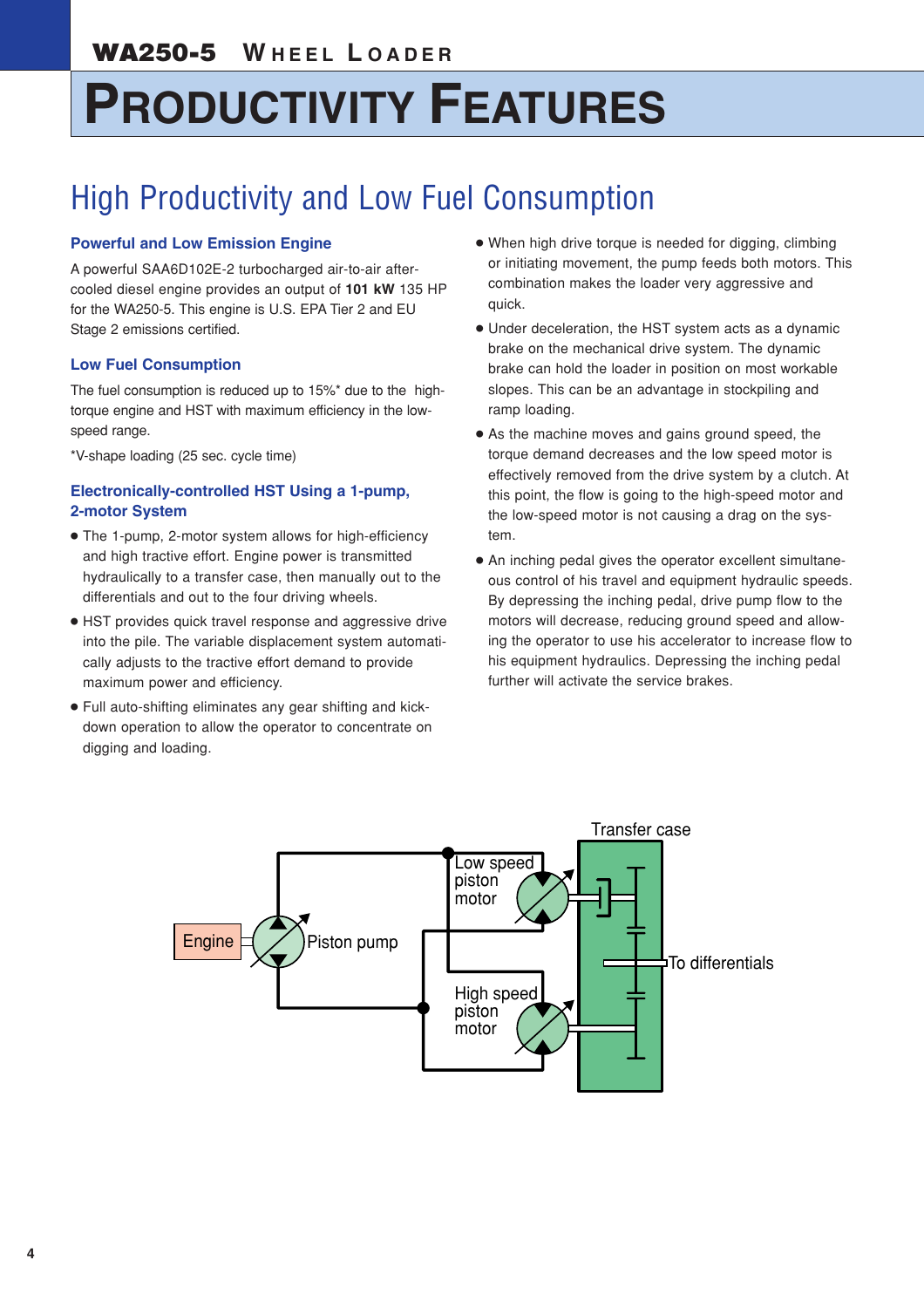#### **Electronically-controlled HST with Variable Shift Control System**

The operator can choose between first, second, third or fourth maximum speeds by dialing the speed range selector switch.

For v-cycles, the operator can set the speed control switch to

**Variable Shift** 

Control

1 or 2, which will give him aggressive digging, quick response and fast hydraulics. For load and carry, he can select 3 or 4 which will still give aggressive digging but with much faster travel speed.

The variable shift switch allows the

operator to adjust his machine speed in confined v-loading applications. When in 1, the operator can adjust his travel speed using the variable shift switch to match his machine speed and hydraulics to the distance he must travel.

#### **Traction Control System**

In limited traction situations where the operator would like to avoid tire slippage (such as sandy or wet surface operations), he can automatically reduce slippage by activating the traction control feature. Putting the traction control switch in the "ON" position limits the maximum amount of

tractive effort. Traction control will be an advantage in certain appplications such as transfer stations where the loader may be working on slippery concrete.





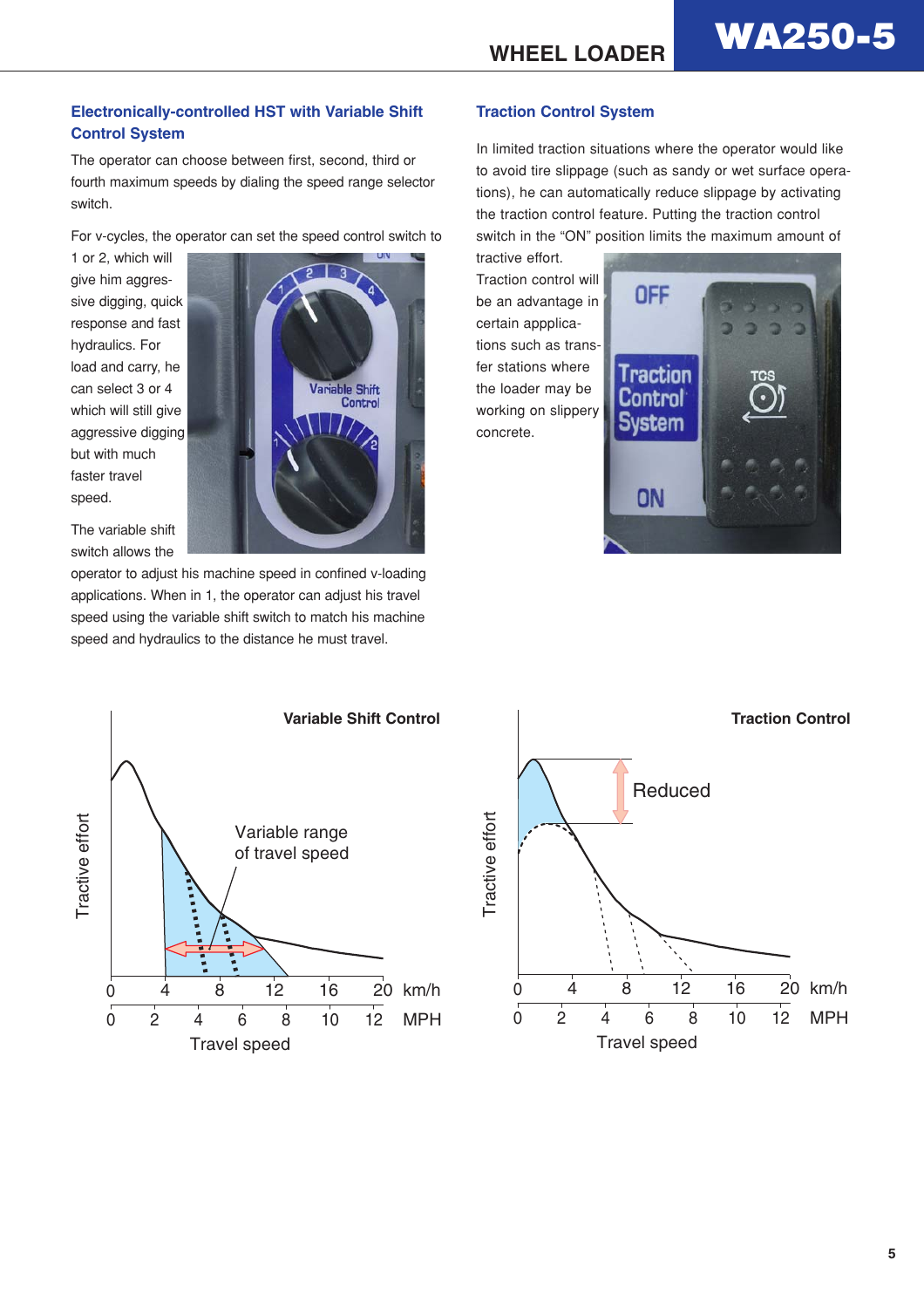#### WA250-5 **W HEEL L OADER**

# **INCREASED RELIABILITY AND SERVICEABILITY**

#### **Main Monitor - Equipment Management Monitoring System**

Komatsu's main monitor keeps the operator informed of all machine functions at a glance. The monitor is located behind the steering wheel and displays various different machine functions including fluid/filter change intervals and troubleshooting memory display functions. The main gauges are analog type for easy viewing and other functions utilize light symbols or Liquid Crystal Display (LCD) readouts.



#### **Swing-out Radiator**

The Komatsu cooling system is isolated from the engine to provide more efficient cooling and low noise. The swing-out hydraulic fan allows the operator to quickly clean out the cooling system. The radiator,



air-to-air cooler and oil cooler are mounted side-by-side for more efficient cooling and easy cleaning. A fully-opening, gas spring assisted rear grill gives the operator excellent access to the swing-out fan and coolers.

#### **Full Side-opening Gull-wing Engine Doors**

Ground level engine service and daily service checks are made easy with the gas spring assisted full side opening gull-wing doors.



#### **Extended Service Interval**

**Extended engine oil service interval:**

 $250 H \longrightarrow 500 H$ **Extended drive shaft greasing interval:**  $1,000$  H  $\longrightarrow$  4.000 H



#### **Overrun Prevention System**

When the machine descends a slope of six degrees or less, maximum travel speed is automatically restricted to approximately **38 km/h** 23 MPH, for safety protection against damage of power train components and brakes by sensing the travel speed and controlling the discharge amount of the HST pump and motor. When the machine descends a steep slope and the travel speed reaches **36 km/h** 22 MPH, the caution lamp lights up to inform the operator to reduce the travel speed.

Note: When the machine descends a steep slope, the use of the service brake is necessary to limit travel speed.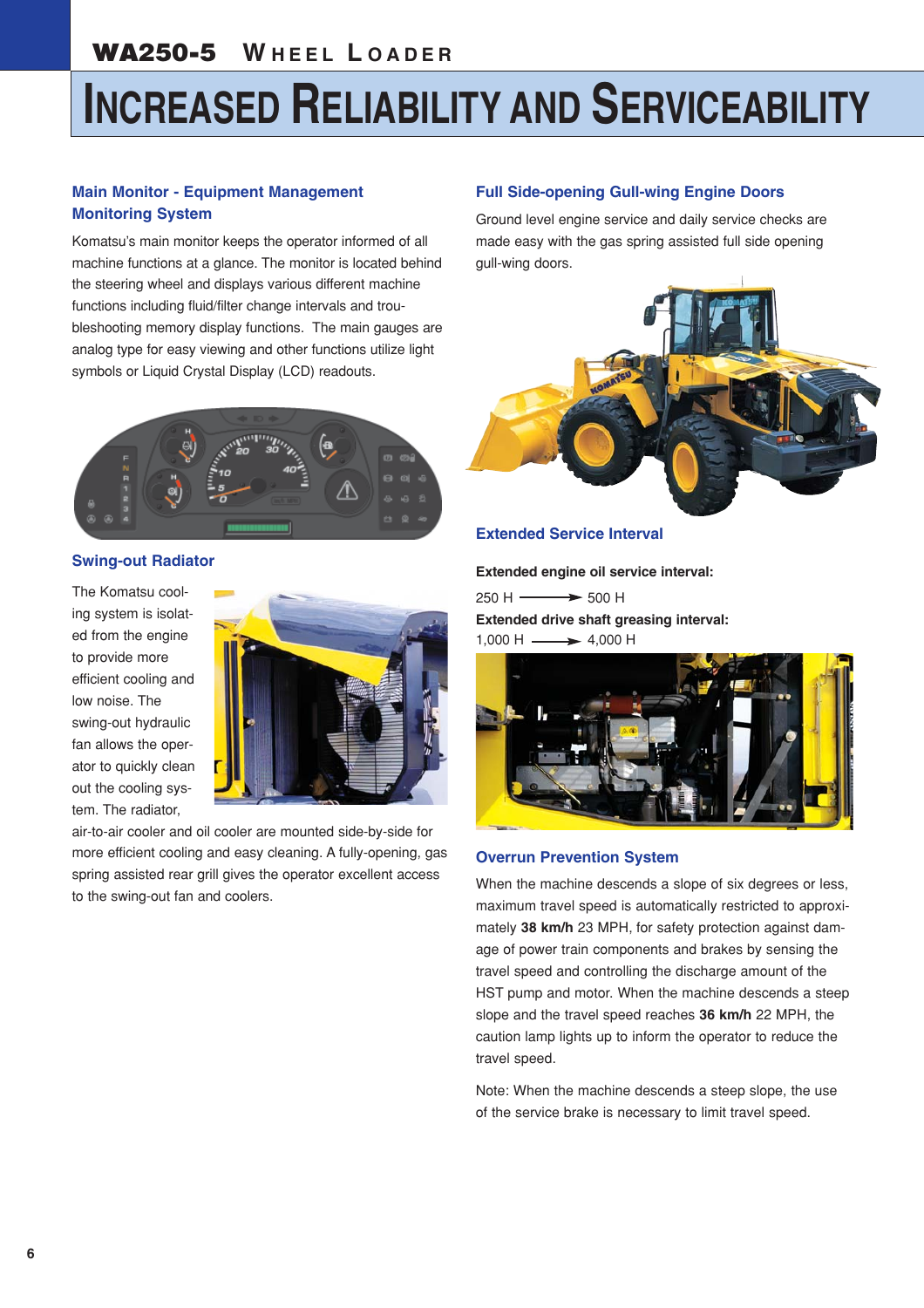# **WA250-5**

**nipple**

#### **Fully Hydraulic Wet Multiple-disc Service Brakes**

The dual wet multiple-disc brakes at each wheel are fully sealed and adjustment free to reduce contamination, wear and maintenance. The result is lower maintenance costs and higher reliability.

Added dependability is designed into the braking system by the use of two independent hydraulic circuits, providing hydraulic backup should one of the circuits fail.

If the brake oil pressure drops, the warning lamp flashes and the warning buzzer sounds intermittently.

The parking brake is mechanically controlled by a lever in the cab.

**Parking Brake Service Brakes**





#### **High-rigidity Frames**

The front and rear frames along with the loader linkage have high rigidity to withstand repeated twisting and bending loads to the loader body and linkage. Both the upper and lower center pivot bearings use tapered roller bearings for increased durability.The structure is similar to those of large sized loaders and the reinforced loader linkage ensures high strength.

#### **Flat Face-to-face O-ring Seals**



#### **Cathion Electrodeposition Primer Paint/Powder Coating Final Paint**

Cathion electrodeposition paint is applied as a primer paint and powder coating is applied as a topcoat to the exterior metal sheet parts. This process results in a durable rust-free machine, even in the most severe environments. Some external parts are made of plastic to provide long life and high impact resistance.

#### **Sealed Connectors**

Main harnesses and controller connectors are equipped with sealed connectors providing high reliability and dust and corrosion resistance.

#### **Komatsu Components**

Komatsu manufactures the engine, transfer case, differentials and electric parts on this wheel loader. Komatsu loaders are manufactured with an integrated production system under a strict quality control system.



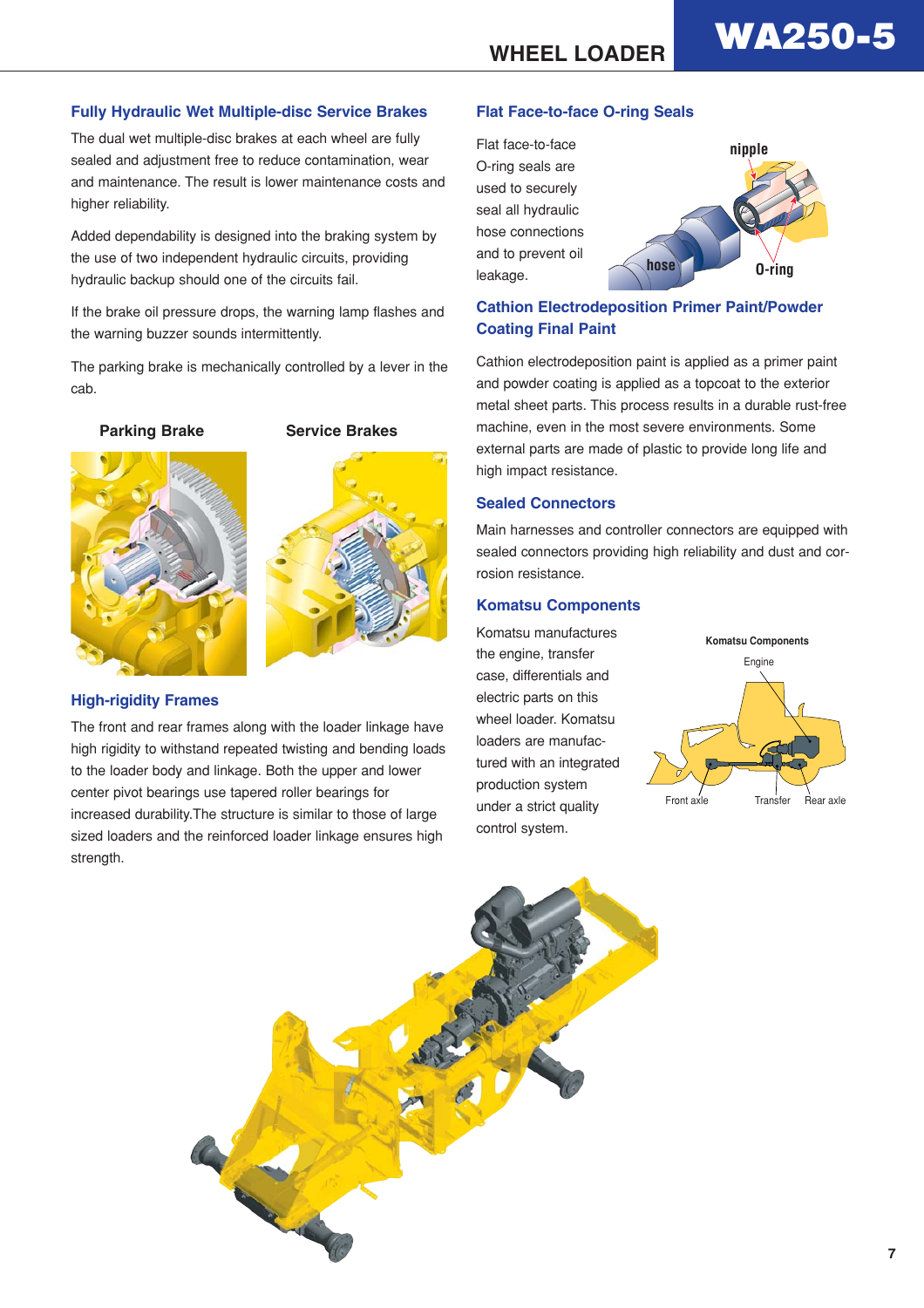# **OPERATOR COMFORT**

#### **Cab Layout**

Komatsu's cab layout provides the operator with a roomy, quiet and efficient work environment. The low noise level inside the cab leads the industry at 70 dB(A) and loader controls are ergonomically designed to reduce operator fatigue and increase productivity.

#### **Two Door Walk-through Cab**

Entry and exit into the Komatsu cab starts with sloped staircase type steps and large diameter handrails for added safety and comfort. The large cab doors are rear-hinged to open 130 degrees offering easy entry/exit and will not hamper visibility when operating the machine with the doors latched open. A



wide pillar-less flat glass provides for excellent visibility. The wiper arm covers a large area to provide great visibility even on rainy days.

#### **Low-noise Design**

Operator noise: 70 dB(A)

The large cab is mounted with Komatsu's unique ROPS/FOPS (ISO 3471/ISO 3449) viscous mounts. The low-noise engine, hydraulically driven fan, and hydraulic pumps are mounted



with rubber cushions, and the cab sealing is improved to provide a quiet, low-vibration, and comfortable operating environment. Pressurization in the cab keeps dirt out further enhancing the operator's comfort.

#### **Easy-to-operate Loader Control Mono-lever**

A mono-lever using PPC allows the operator to easily operate the work equipment, to reduce operator fatigue and to increase controllability. The adjustable wrist rest provides the operator with a variety of comfortable operating positions.



#### **Electrically Controlled Directional Lever**

The operator can change direction with a touch of his fingers without removing his hand from the steering wheel. Solid state electronics makes this possible.

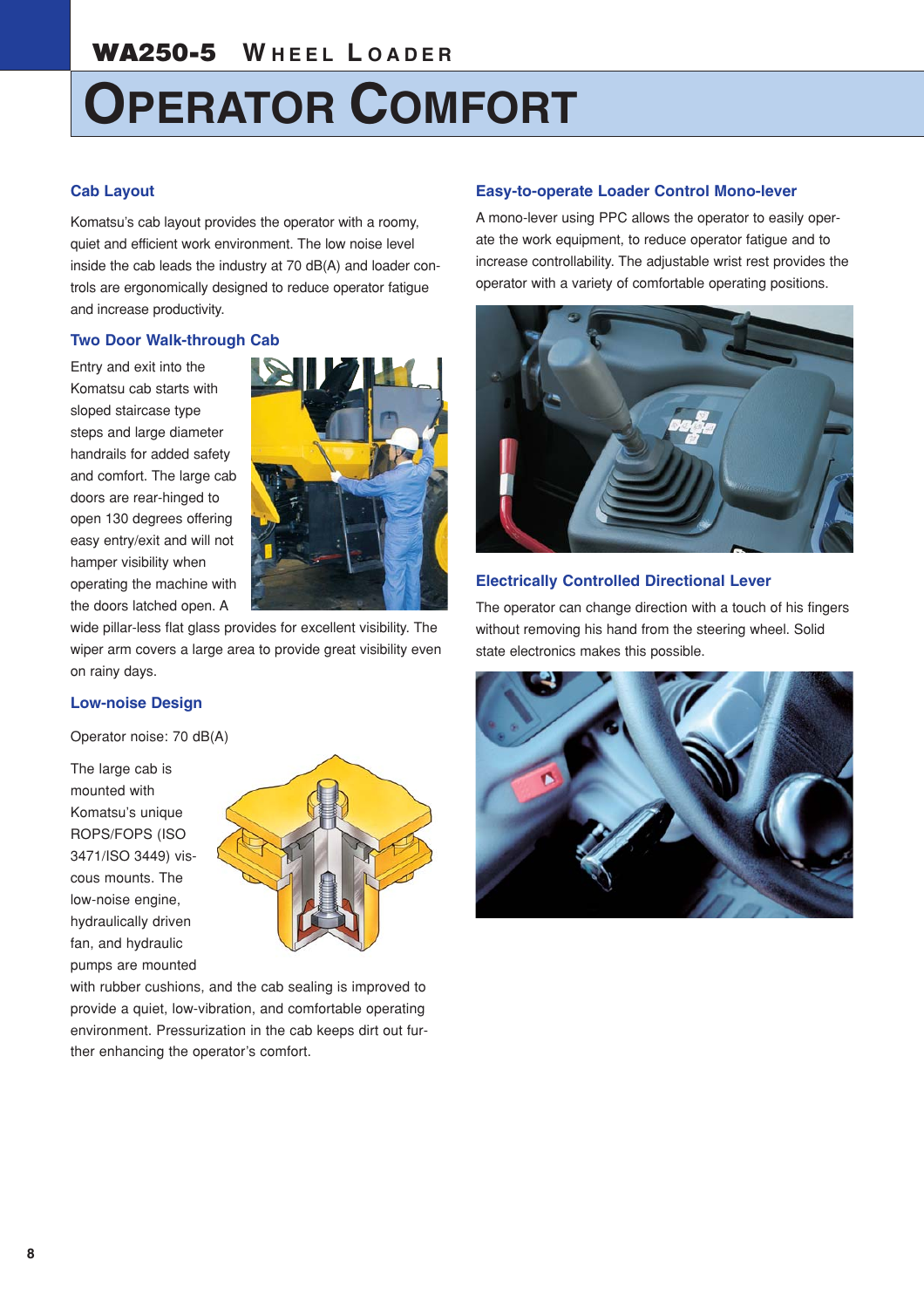# **WHEEL LOADER** WA250-5

#### **Tiltable Steering Column**

The operator can tilt the steering column to allow maximum comfort and control. The two-spoke steering wheel allows maximum visibility of the monitor panel and forward work environment.



#### **Comforts of Home**

The large cab allows room for a large lunch box holder, a variety of cup holders and a hot/cold box storage area. Optional air conditioning and the optional AM/FM stereo cassette system create a comfortable and controlled work environment.



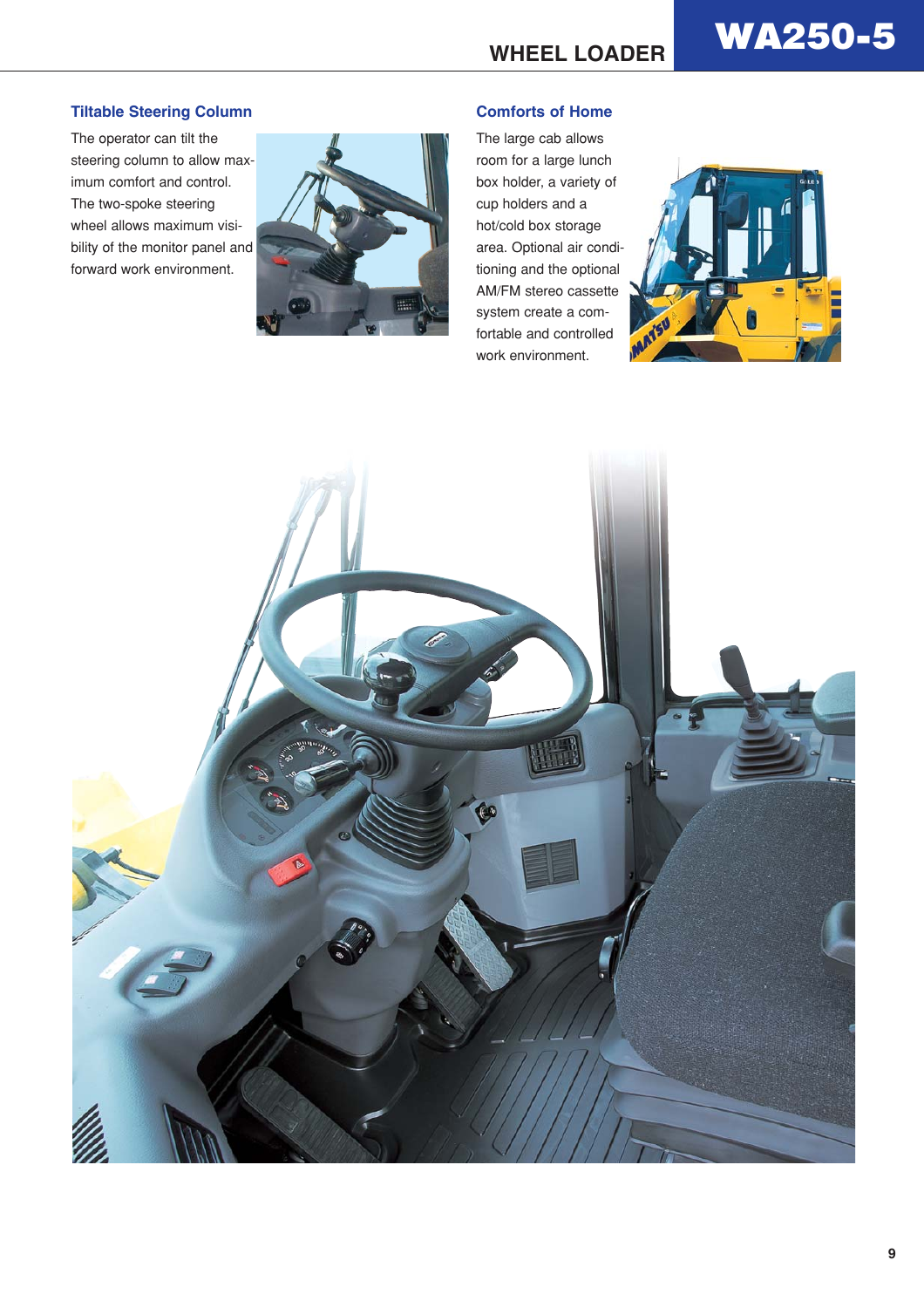#### WA250-5 **W HEEL L OADER**

# **SPECIFICATIONS**



#### Model . . . . . . . . . . . . . . . . . . . . . . . . . . . . . Komatsu SAA6D102E-2 Type . . . . . . . . . . . . . . . . . . . . . . . . . . . . . . . . Water-cooled, 4-cycle Aspiration . . . . . . . . . . . . . . Turbocharged, and air-to-air aftercooled Number of cylinders . . . . . . . . . . . . . . . . . . . . . . . . . . . . . . . . . . . . 6 Bore x stroke . . . . . . . . . . . . . . . . . **102 mm x 120 mm** 4.02" x 4.72" Piston displacement. . . . . . . . . . . . . . . . . . . . . . . . . . **5.88 lt**r 359 in3 Governor . . . . . . . . . . . . . . . . . . . . . . . Mechanical, all-speed control Horsepower SAE J1995 . . . . . . . . . . . . . . . . . . . . . . . . Gross **104 kW** 140 HP ISO 9249/SAE J1349 . . . . . . . . . . . . . . . . . . Net **101 kW** 135 HP Rated rpm. . . . . . . . . . . . . . . . . . . . . . . . . . . . . . . . . . . . . 2000 rpm Fuel system . . . . . . . . . . . . . . . . . . . . . . . . . . . . . . . . Direct injection Lubrication system Method . . . . . . . . . . . . . . . . . . . . . . . Gear pump, force-lubrication Filter . . . . . . . . . . . . . . . . . . . . . . . . . . . . . . . . . . . . . . . . Full-flow Air cleaner. . . . . . . . . . . Dry-type with double radial-sealed elements and dust evacuator, plus dust indicator

U.S. EPA Tier 2 and EU Stage 2 emissions certified.

## **TRANSMISSION**

Transmission . . . . . . . . . . . . . . . . . . . Hydrostatic, 1 pump, 2 motors with speed range select

Travel speed (Both forward and reverse)

|        |           | 17.5-25 tires |                                                                         | 20.5-25 tires |
|--------|-----------|---------------|-------------------------------------------------------------------------|---------------|
| $1st*$ |           |               | $ 3.6 - 11.7$ km/h $ 2.2 - 7.3$ mph $ 4.0 - 13.0$ km/h $ 2.5 - 8.1$ mph |               |
| 2nd    | 11.7 km/h | $7.3$ mph     | $13.0$ km/h                                                             | $8.1$ mph     |
| 3rd    | 16.2 km/h | $10.1$ mph    | 18.0 km/h                                                               | $11.2$ mph    |
| 4th    | 34.2 km/h | $21.2$ mph    | 38.0 km/h                                                               | 23.6 mph      |

\*1st speed can be set variably

#### **AXLES AND FINAL DRIVES**

|                                                       | 30° total oscillation |
|-------------------------------------------------------|-----------------------|
| Reduction gear Spiral bevel gear                      |                       |
|                                                       |                       |
| Final reduction gear Planetary gear, single reduction |                       |

### **BRAKES**

**Service brakes:** Hydraulically-actuated, wet multiple-disc brakes actuate on four wheels.

**Parking brake:** Wet, multiple-disc brake on transfer output shaft.

Secondary brake: Parking brake is commonly used.

### **TEERING SYSTEM**

|                               | steering independent of engine rpm                                         |
|-------------------------------|----------------------------------------------------------------------------|
|                               |                                                                            |
| Minimum turning radius at the |                                                                            |
|                               | center of outside tire $\dots\dots\dots\dots\dots\dots\dots$ 4950 mm 16'3" |



The use of a PPC hydraulic control valve offers lighter operating effort for the work equipment control levers. The reduction in the lever effort and travel makes it easy to operate in the work environment.

#### **Control positions**

| BoomRaise, hold, lower, and float |  |
|-----------------------------------|--|
|                                   |  |



#### **HYDRAULIC SYSTEM**

**Capacity** (Discharge flow) **@ engine-rated rpm**

Maximum flow for loader circuit

Loader + steering pump . .**78 + 110 ltr/min** 20.6 + 29.1 U.S. gal/min Pilot pump . . . . . . . . . . . . . . . . . . . . . .**37 ltr/min** 9.8 U.S. gal/min (Gear-type pumps)

#### Relief valve setting

#### **Control valve**

2-spool open center type

#### **Hydraulic cylinders**

Loader and steering . . . . . . . . . . . . . . . . . . . . . Double-acting, piston

| <b>Hydraulic</b><br><b>Cylinders</b>        | Number of<br><b>Cylinders</b> | <b>Bore</b> |               | <b>Stroke</b> |                |  |  |  |  |
|---------------------------------------------|-------------------------------|-------------|---------------|---------------|----------------|--|--|--|--|
| <b>Boom</b>                                 | $\overline{2}$                | $130$ mm    | 5.1"          | 717 mm        | 28.2"          |  |  |  |  |
| <b>Bucket</b>                               |                               | 150 mm      | 5.9"          | 491 mm        | 19.3"          |  |  |  |  |
| <b>Steering</b>                             | $\overline{2}$                | 70 mm       | $2.8^{\circ}$ | 453 mm        | $17.8^{\circ}$ |  |  |  |  |
| Hydraulic cycle time (Rated load in bucket) |                               |             |               |               |                |  |  |  |  |
|                                             |                               |             |               |               |                |  |  |  |  |

#### **SERVICE REFILL CAPACITIES**

| Cooling system 17.5 ltr 4.6 U.S. gal                                                        |  |
|---------------------------------------------------------------------------------------------|--|
| Fuel tank  184.0 Itr 48.6 U.S. gal                                                          |  |
|                                                                                             |  |
|                                                                                             |  |
| Axle (Each, front and rear) 18.0 Itr 4.8 U.S. gal                                           |  |
| Transmission $\ldots \ldots \ldots \ldots \ldots \ldots \ldots \ldots 5.5$ Itr 1.5 U.S. gal |  |

#### **BUCKET SELECTION GUIDE**

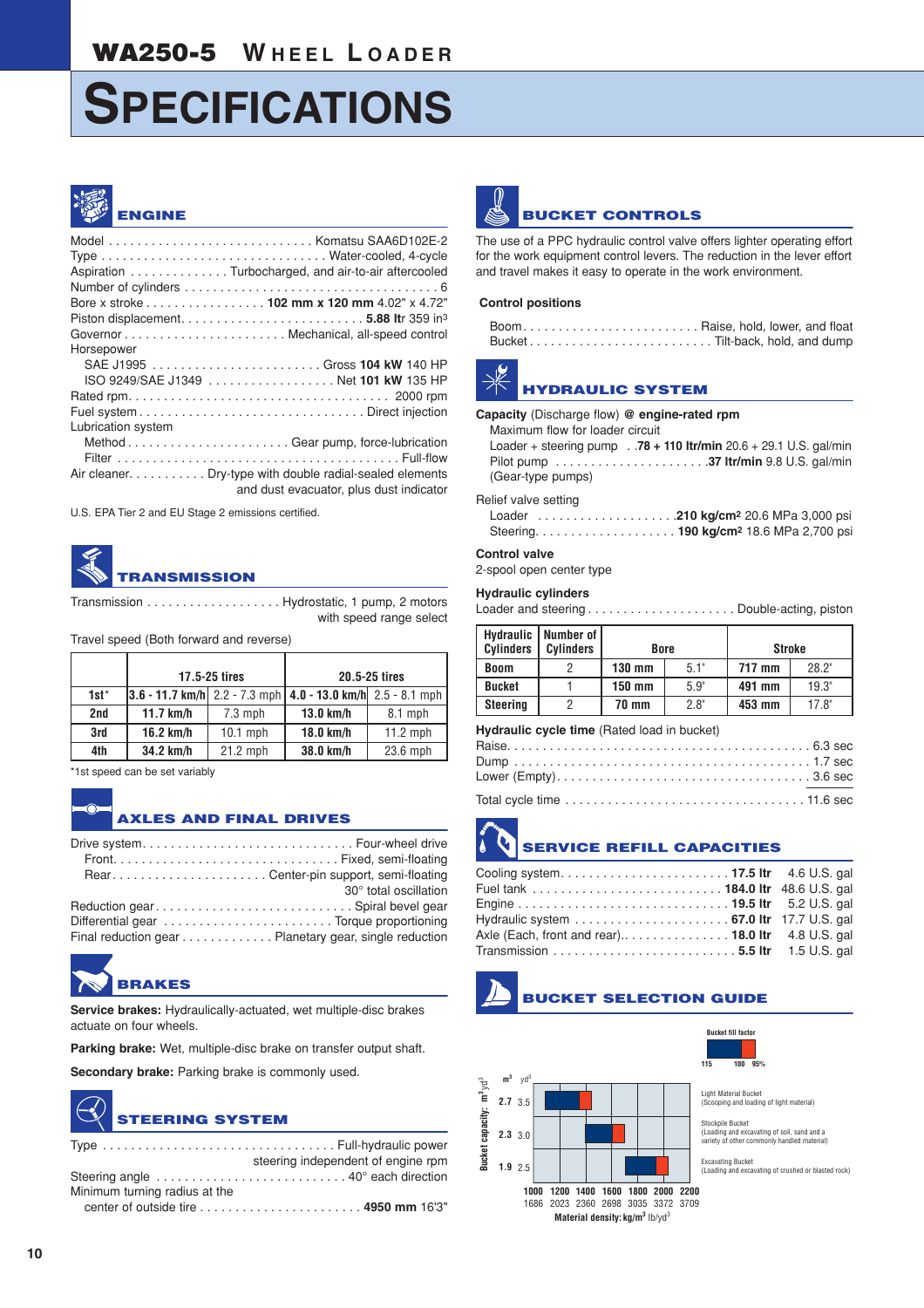#### **DIMENSIONS**



|   |                                     | 17.5-25 tires |        | 20.5-25 tires |       |
|---|-------------------------------------|---------------|--------|---------------|-------|
|   | Tread                               | 1930 mm       | 6'4''  | 1930 mm       | 6'4'' |
|   | Width over tires                    | 2375 mm       | 7'10'' | 2470 mm       | 8'1'' |
| A | Wheelbase                           | 2900 mm       | 9'6''  | 2900 mm       | 9'6'' |
| B | Hinge pin height at max. height     | 3725 mm       | 12'3'' | 3795 mm       | 12'5" |
| C | Hinge pin height at carry position  | 375 mm        | 1'3''  | 450 mm        | 1'6'' |
| D | Ground clearance                    | 395 mm        | 1'4''  | 465 mm        | 1'6'' |
| E | Hitch height                        | 880 mm        | 2'11"  | 950 mm        | 3'1'' |
| F | Overall height, top of stack        | 2665 mm       | 8'9''  | 2735 mm       | 9'0'' |
| G | Overall height, ROPS (ISO 3471) cab | 3130 mm       | 10'3"  | 3200 mm       | 10'6  |
| Н | See dumping clearance below         |               |        |               |       |

Measured with 17.5-25-16PR (L-2) tires

| <b>Bucket</b>                                          |                         | <b>Stockpile Bucket</b><br>With $B.0.C.$ |                       |                               | <b>Excavating Bucket</b><br>With B.O.C. | <b>Light Material Bucket</b><br>With B.O.C. |                     |  |
|--------------------------------------------------------|-------------------------|------------------------------------------|-----------------------|-------------------------------|-----------------------------------------|---------------------------------------------|---------------------|--|
| <b>Bucket Capacity</b>                                 | <b>Heaped</b>           | $2.3 \text{ m}^3$                        | $3.0$ yd $3$          | $1.9 \text{ m}^3$             | $2.5$ yd <sup>3</sup>                   | $2.7 \text{ m}^3$                           | $3.5$ $\text{Vd}^3$ |  |
|                                                        | <b>Struck</b>           | 2.0 <sub>m</sub>                         | $2.6$ yd <sup>3</sup> | 1.6 <sup> m<sub>3</sub></sup> | $2.1$ yd <sup>3</sup>                   | $2.3 \text{ m}^3$                           | $3.0$ yd $3$        |  |
| <b>Bucket Width</b>                                    |                         | 2685 mm                                  | 8'10"                 | 2685 mm                       | 8'10"                                   | 2685 mm                                     | 8'10''              |  |
| <b>Bucket Weight</b>                                   |                         | 960 kg                                   | 2,116 lb              | 905 kg                        | 1,995 lb                                | 1050 kg                                     | 2,315 lb            |  |
| <b>Static Tipping Load</b>                             | <b>Straight</b>         | 8985 kg                                  | 19,809 lb             | 9105 kg                       | 20,073 lb                               | 8825 kg                                     | 19,456 lb           |  |
|                                                        | 40° Full Turn           | 7900 kg                                  | 17.416 lb             | 8010 kg                       | 17.659 lb                               | 7910 kg                                     | 17,439 lb           |  |
| <b>Dumping Clearance,</b>                              |                         |                                          |                       |                               |                                         |                                             |                     |  |
| <b>Maximum Height and</b><br>45° Dump Angle (H)**      |                         | 2780 mm                                  | 9'1"                  | 2855 mm                       | 9'4''                                   | 2685 mm                                     | 8'10"               |  |
| <b>Reach at 2130 mm 7'</b><br>45° Dump Angle**         |                         | 1535 mm                                  | 5'0''                 | 1495 mm                       | 4'11"                                   | 1580 mm                                     | 5'2''               |  |
| <b>Reach at Maximum Height</b><br>and 45° Dump Angle** |                         | 1055 mm                                  | 3'6''                 | 980 mm                        | 3'3"                                    | 1150 mm                                     | 3'9''               |  |
| <b>Reach with Arm Horizontal</b><br>and Bucket Level** |                         | 2305 mm                                  | 7'7''                 | 2200 mm                       | 7'3''                                   | 2430 mm                                     | 8'0''               |  |
| <b>Operating Height</b><br><b>Fully Raised</b>         |                         | 4995 mm                                  | 16'5''                | 4875 mm                       | 16'0''                                  | 5130 mm                                     | 16'10"              |  |
| <b>Overall Length</b>                                  | <b>Bucket on Ground</b> | 7055 mm                                  | 23'2"                 | 6950 mm                       | 22'10"                                  | 7185 mm                                     | 23'7''              |  |
| Turning Radius*                                        |                         | 5820 mm                                  | 19'0''                | 5780 mm                       | 19'0''                                  | 5875 mm                                     | 19'3"               |  |
| <b>Digging Depth</b>                                   | $0^{\circ}$             | 145 mm                                   | 5.7"                  | 145 mm                        | 5.7"                                    | 145 mm                                      | 5.7"                |  |
|                                                        | $10^{\circ}$            | 335 mm                                   | 1'1"                  | 315 mm                        | 1'0''                                   | 355 mm                                      | 1'2''               |  |
| <b>Breakout Force</b>                                  |                         | 12340 ka                                 | 27.205 lb             | 13850 kg                      | 30.534 lb                               | 11000 kg                                    | 24.251 lb           |  |
| <b>Operating Weight</b>                                |                         | 10620 kg                                 | 23,413 lb             | 10565 kg                      | 23,292 lb                               | 10710 kg                                    | 23,611 lb           |  |

B.O.C. : Bolt-On Cutting edge

\* Bucket at carry, outside corner of bucket. \*\*At the end of B.O.C.

All dimensions, weights, and performance values based on SAE J732c and J742b standards. Static tipping load and operating weight shown include lubricant, coolant, full fuel tank, ROPS (ISO 3471) cab and operator. Machine stability and operating weight affected by counterweight, tire size, and other attachments.

#### **Weight Changes**

|                                                 | Change in<br><b>Operating Weight</b> |               | <b>Change in Tipping Load</b> |                  |                  | Width     |           | Ground |           | Change in |                            | Change in     |                 |             |
|-------------------------------------------------|--------------------------------------|---------------|-------------------------------|------------------|------------------|-----------|-----------|--------|-----------|-----------|----------------------------|---------------|-----------------|-------------|
|                                                 |                                      |               | <b>Straight</b>               |                  | <b>Full Turn</b> |           | Over Tire |        | Clearance |           | <b>Vertical Dimensions</b> |               | Reach           |             |
| 17.5-25-16PR $(L-3)$                            | 55 ka                                | $121$ lb      | 45 ka                         | 99 lb            | 35 ka            | 77 lb     | 2375 mm   | 7'10'' | 395 mm    | 1'4'      | 0 <sub>mm</sub>            | 0"            | 0 <sub>mm</sub> | $0^{\circ}$ |
| 20.5-25-12PR (L-2)                              | <b>280 kg</b>                        | 617 lb        | 215 kg                        | 474 lb           | 190 ka           | 419 lb    | 2470 mm   | 8'1''  | 465 mm    | 1'6''     | 70 mm                      | $2.8^{\circ}$ | $-70$ mm        | $-2.8$ "    |
| 20.5-25-12PR (L-3)                              | 430 kg                               | 948 lb        | 325 kg                        | 717 lb           | <b>280 kg</b>    | 617 lb    | 2470 mm   | 8'1''  | 465 mm    | 1'6''     | 70 mm                      | $2.8^{\circ}$ | $-70$ mm        | $-2.8$ "    |
| Install ROPS (ISO 3471) Canopy (Instead of Cab) | –250 kg                              | $-551$<br>-lb | –250 ka                       | $-551$ lb        | –220 ka          | $-485$ lb |           |        |           |           |                            |               |                 |             |
| <b>Additional Counterweight</b>                 | 300 kg                               | 661 lb        | <b>580 kg</b>                 | 1.279 lb         | 510 kg           | 1.124 lb  |           |        |           |           |                            |               |                 |             |
| Air Conditioner (A/C)                           | 70 kg                                | 154 lb        | <b>50 kg</b>                  | 10 <sub>1b</sub> | 40 kg            | 88 lb     |           |        |           |           |                            |               |                 |             |